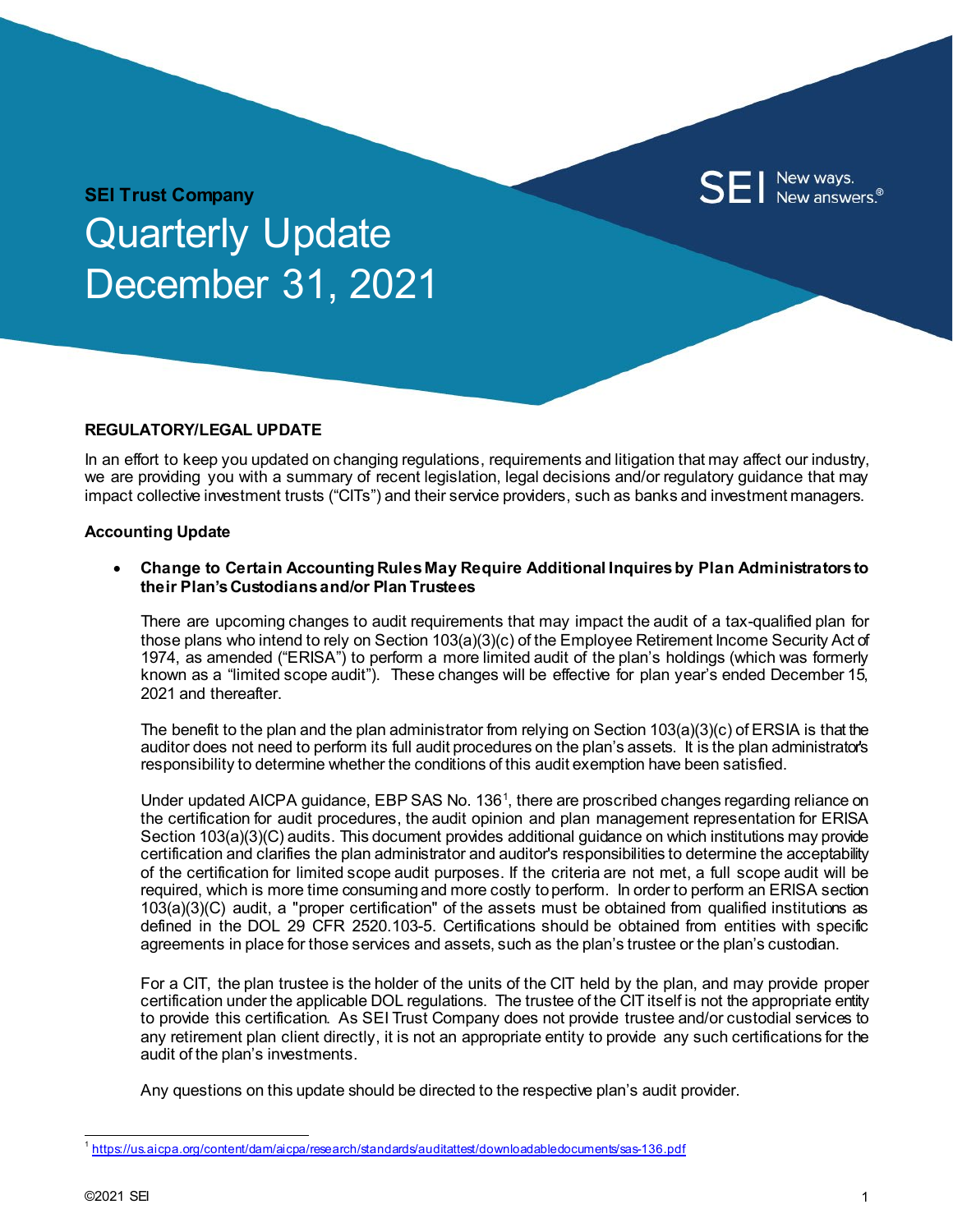# **Regulatory Update**

• **The EBSA of the DOL issues an RFI on climate change and its impact on retirement plan investing and administration**

Following the proposed revised rules regarding ESG and shareholder activism and the impact of each on retirement plan investments that was issued by the Employee Benefits Security Administration (EBSA) of the U.S. Department of Labor (DOL) in the fall [2](#page-1-0)021,<sup>2</sup> on February 14, 2022, the EBSA issued Request for Information (RFI) , in furtherance of the Executive Order on Climate-Related Financial Risk, to solicit public input on EBSA's future work relating to retirement savings and climate related financial risk.  $3$  EBSA's efforts will focus on "agency actions that can be taken under the Employee Retirement Income Security Act of 1974 (ERISA), the Federal Employees' Retirement System Act of 1986 (FERSA), and any other relevant laws, to protect the life savings and pensions of U.S. workers and families from the threats of climate-related financial risk."

For example, the DOL is looking for responses to questions like the following:

*Please provide your views on how EBSA should address and implement the action items set forth for EBSA in Executive Order 14030 on Climate-Related Financial Risk. Specifically, what agency actions can be taken under ERISA, FERSA, and any other relevant laws to protect the lifesavings and pensions of U.S. workers and families from the threats of climate-related financial risk?*

*Executive Order 14030 uses the phrase "climate-related financial risk" to encompass a wide variety of risks under two broad categories: physical risks and transition risks. What are the most significant climate-related financial risks to retirement savings and why?*

*Should EBSA collect data on climate-related financial risk for plans?* 

*Should EBSA use Form 5500 Annual Return/Report ("Form 5500") to collect data on climate-related financial risk to pension plans?*

*Changes in the financial markets, particularly an increased number of metrics and tools allowing for additional analyses of investments, give ERISA plan fiduciaries more information on which to make decisions on climate-related financial risk factors in evaluating the merits of competing investment choices. Some private sector sources are developing structured ESG research data for evaluating corporate performance. What are the best sources of information for plan fiduciaries to utilize in evaluating such risks with respect to plan investments?*

*Is there a need to educate participants, especially those responsible for making their own investment decisions in participant-directed individual account plans, about climate-related financial risks?*

This is just a sample of the questions posed in the RFI. There are 21 in total, and the responses to which may guide the EBSA of the DOL in issuing further guidance relating to climate issues that specifically deal with retirement plan investment and other issues. The RFI's comment period will be open for 90 days following its publication in the Federal Register, which was on February 14, 2022.

#### • **U.S. Securities & Exchange Commission (SEC), the Office of the Comptroller of the Currency (OCC) and DOL set out regulatory agenda which included agenda which may be relevant for collective investment trusts**

The DOL released its "Agency Rule List - Fall 2021". Noteworthy items for fiduciaries of plan asset funds like a bank maintained collective investment trust include notices of proposed rulemakings regarding:

• Definition of the Term "Fiduciary"

<span id="page-1-0"></span> $^2$  https://www.federalregister.gov/documents/2021/10/14/2021-22263/prudence-and-loyalty-in-selecting-plan-investments-and-exercising-<br>shareholder-rights. See STC Quarterly Update as of September 30, 2021.

<span id="page-1-1"></span>[https://www.federalregister.gov/documents/2022/02/14/2022-02798/request-for-information-on-possible-agency-actions-to-protect-life](https://www.federalregister.gov/documents/2022/02/14/2022-02798/request-for-information-on-possible-agency-actions-to-protect-life-savings-and-pensions-from-threats)[savings-and-pensions-from-threats](https://www.federalregister.gov/documents/2022/02/14/2022-02798/request-for-information-on-possible-agency-actions-to-protect-life-savings-and-pensions-from-threats)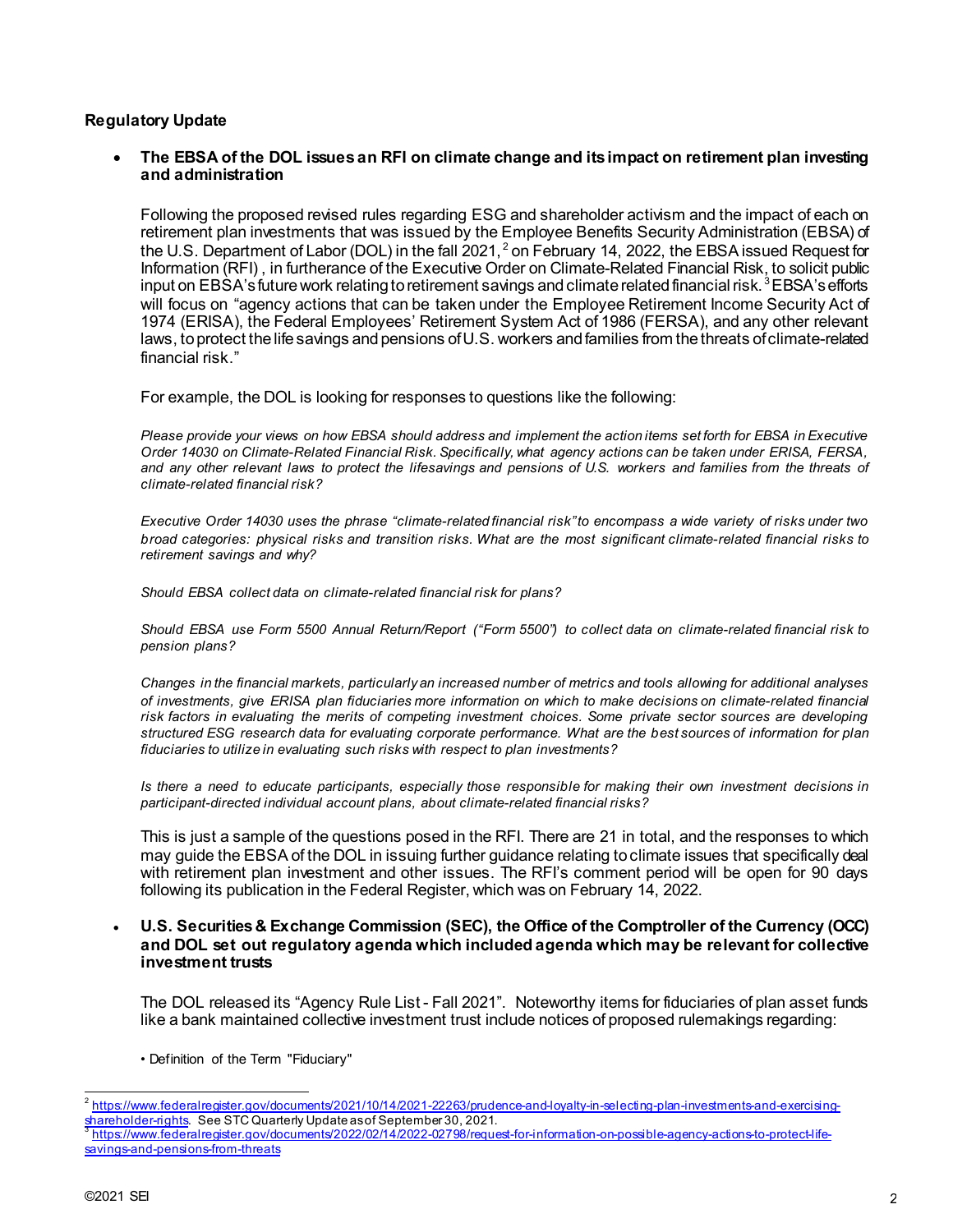• Prudence and Loyalty in Selecting Plan Investments and Exercising Shareholder Rights (as noted above, this rulemaking proposal, w hich, among other things, w ould enable fiduciaries to take into account ESG factors w hen making investment decisions and exercising proxy voting rights on behalf of plan participants, has already been published, but the comment period had not expired at the time the agenda w as released); and

• Prohibited Transaction Exemption Procedures

The DOL also noted that Pension Benefit Statements-Lifetime Income Illustrations and Adoption of Amended and Restated Voluntary Fiduciary Correction Program continue to appear in the final rule stage, which indicates that DOL intends to publish final rules on these topics within the next 12 months.

The U.S. Treasury Department, which encompasses the OCC, released its "Agency Rule List - Fall 2021". Of particular note is that Collective Investment Funds: Prior Notice Period for Withdrawal, which was adopted as a temporary final rule in August 2020, and appeared in the final rule stage in the spring 2021 regulatory agenda, no longer appears on the fall 2021 regulatory agenda. It is unclear as to what this change means for purposes of the proposal at this stage.

Finally the SEC also released its "Agency Rule List - Fall 2021". Of particular interest to registered investment companies and investment advisers are notices of proposed rulemakings regarding:

- Amendments to Fund Names Rule
- Amendments to Form PF
- Money Market Fund Reforms

• Rules Related to Investment Companies and Investment Advisers to Address Matters Relating to Environmental, Social and Governance Factors

• Electronic Submission of Applications for Orders Under the Advisers Act, Confidential Treatment Requests for Filings on Form 13F, and ADV-NR

- Open-End Fund Liquidity and Dilution Management
- Updates to Rules Related to Private Fund Advisers

Of special note is the line item on "Amendments to Fund Names Rule", which is something that investment advisers to CITs and registered investment companies may need to harmonize, depending on what the terms of any final amendment may require.

# **Legal Update**

# • **Court Rejects Natixis Motion to Dismiss in Case Alleging 401(k) Plan Mismanagement**

In *Waldner v. Natixis Investment Managers LP et al.*,<sup>[4](#page-2-0)</sup> filed in the U.S. District Court for the District of Massachusetts, a federal judge refused to grant the motion of Natixis Investment Managers LP ("Natixis") to dismiss the case in December of 2021. Plaintiff plan participants filed the lawsuit as a proposed class action alleging, of violating ERISA and federal benefits law. Plaintiffs claimed Natixis subjected its \$440 million 401(k) plan to poorly performing mutual funds and excessive plan-related fees. The suit, filed in February 2021, includes more than 1,500 retirement plan participants. The primary allegations in the suit involve the mismanagement of employees' 401(k) retirement plan, the breach of fiduciary duty under the ERISA, and self-dealing through the act of offering more expensive proprietary funds to participants. The suit also contains allegations that about 60% of the fund options were proprietary funds, which performed poorly and were more expensive than other nonproprietary options.

<span id="page-2-0"></span><sup>4</sup> https://dockets.justia.com/docket/massachusetts/madce/1:2021cv10273/230771